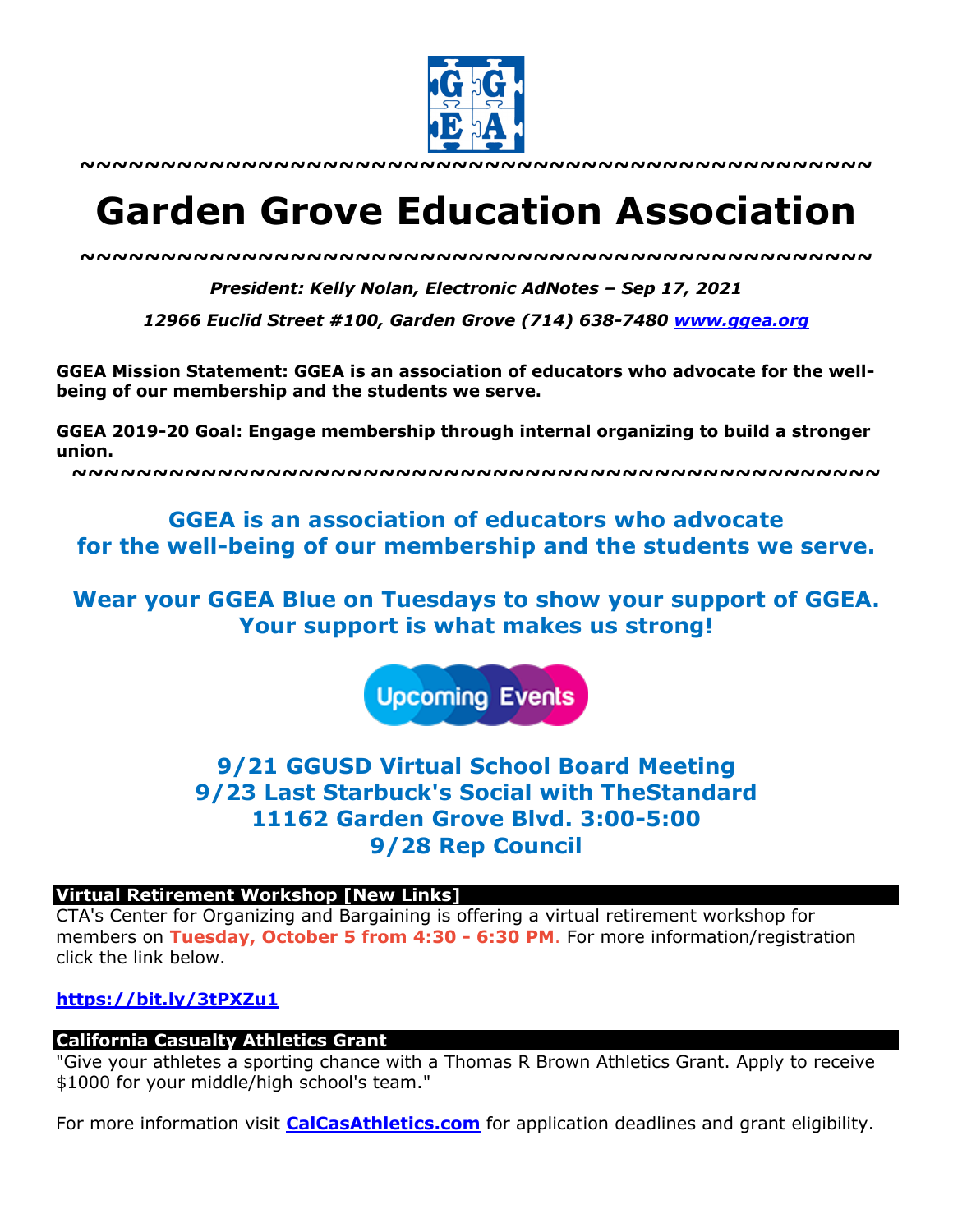#### **https://files.constantcontact.com/ea1a5c0d001/9f1a2dcc-d463-465f-b139 fa908e9e2e35.pdf**

#### **TheStandard Open Enrollment/Brand New Educators**

"Brand new educators often have very little accrued sick time, and many struggle with the added financial burden of student loan payments. That's why CTA now provides brand new educators (Brand New is defined as an educator who has not previously worked in education in the state of California and has never been a CTA member previously. Your first employment record in CTA's membership database must be no greater than 180 days prior to your CTA membership start date) with 9 months of CTA Introductory Disability insurance from The Standard at no cost when they join CTA for the first time between 7/1/2021 and 6/30/2022."

**standard.com/cta/gardengrove** or call 800.522.040, Monday through Friday, 7 a.m. to 6 p.m.

Learn more and apply online: **https://stdrd.co/gardengrovenewsletter**

#### **The Standard: Helpful Links**

- **Learn more and apply**: **https://www.standard.com/cta/gardengrove**
- Schedule a virtual appointment: **http://www.stdrd.co/team4**
- Member Enrollment Brochure includes rates & benefits: **https://stdrd.co/booklet**
- Premium Flyer: **https://www.standard.com/sites/default/files/CTAPremiumAmountsFlyer.pdf**
- Cost Calculator: **https://www.standard.com/calcs/cta\_premium\_estimator**
- **VERIFY COVERAGE with the STANDARD**

**The Standard's dedicated CTA Customer Service Team Monday - Friday, 7 a.m. - 6 p.m. Phone: 800.522.0406**

## **GGEA Committees**

Do you want to be more involved in your union but not quite sure how? Perhaps you'd be interested in one of our committees. Below you will find a link listing the various committees. Do you have ideas for guest speakers, professional development, workshops that a committee can host and bring to our membership? Look over the list and if you have further questions, please feel free to contact me. You might even want to try out several different committees to see what interests you the most. Committees meet on various days of the month.

#### **https://files.constantcontact.com/ea1a5c0d001/24575fce-e0ce-4ebe-bad5- 52840e60be6b.png**

#### **GGEA Bulletin Board Contest – Theme: I Am The Union, We Are The Union**

Your site's GGEA bulletin board, located in your staff lounge, is a way to convey a variety of information from/about GGEA such as meeting announcements, election info, vendor information, CTA bulletins, and PD flyers. Your bulletin board reflects your union's identity.

Now is the time to get creative in how you display that information

How you design it is up to you. Work collaboratively with your members. There will be a winner at the elementary, intermediate, and high school level. A pizza party will be your reward. **Send your bulletin board photo to president@ggea.org by October 15th**.